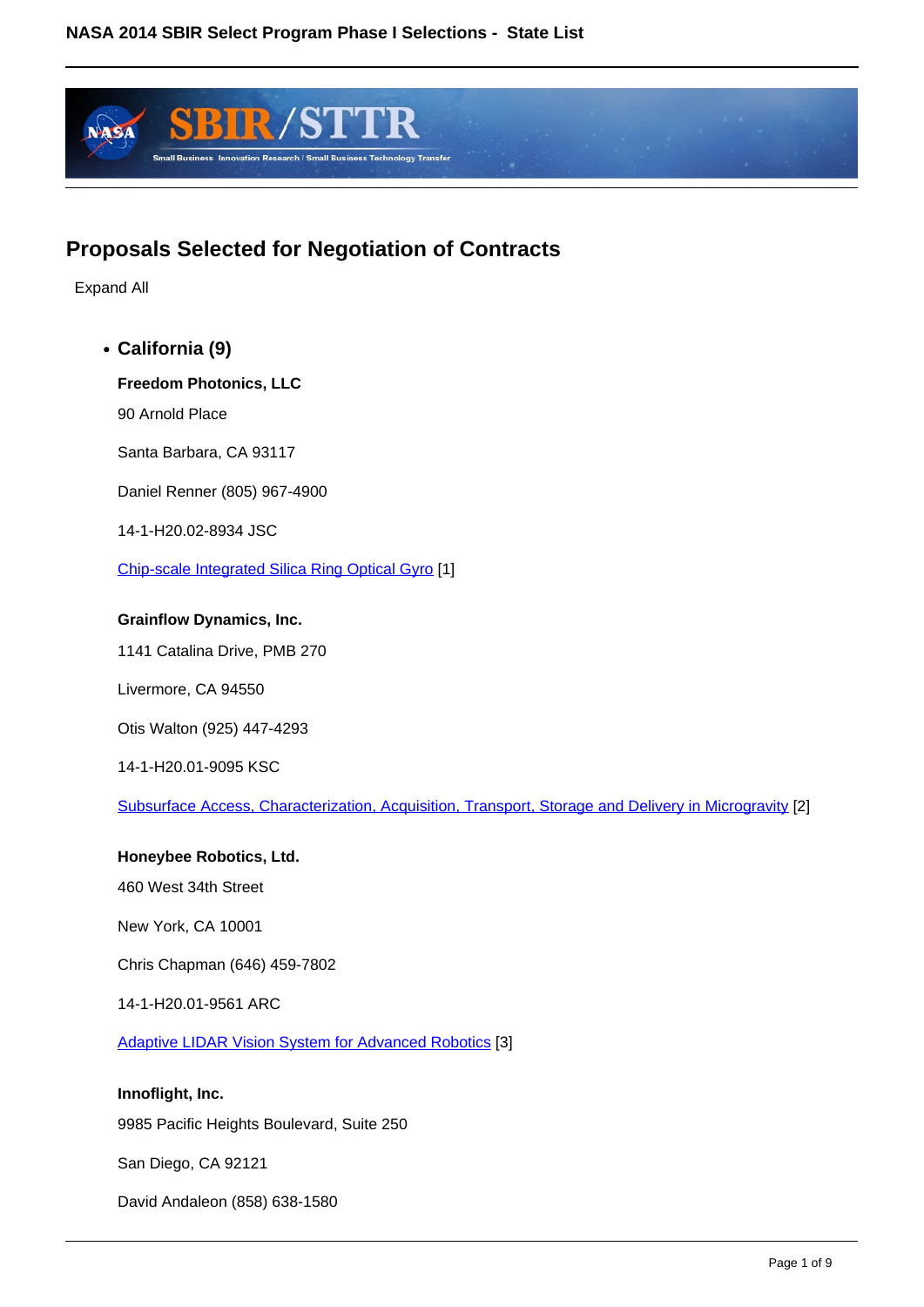14-1-Z20.01-9909 ARC

Deep Space Cubesat Regenerative Ranging Transponder (DeSCReeT) [4]

#### **Intelligent Fiber Optic Systems Corporation**

2363 Calle Del Mundo

Santa Clara, CA 95054

Behzad Moslehi (408) 565-9004

14-1-H20.01-9149 JSC

Multi-Purpose Anthropomorphic Robotic Hand Design for Extra-Vehicular Activity Manipulation Tasks Using Embedded Fiber Optic Sensors [5]

#### **Optimal Synthesis, Inc.**

95 First Street, Suite 240

Los Altos, CA 94022

Victor Cheng (650) 559-8585

14-1-A20.01-8743 LaRC

Robust Voice Communication Understanding for Single-Pilot Operations [6]

#### **Optimal Synthesis, Inc.**

95 First Street, Suite 240

Los Altos, CA 94022

Victor Cheng (650) 559-8585

14-1-A20.01-8672 ARC

Large-Scale Data Analysis Using Machine Learning Framework for Trajectory Prediction Algorithms [7]

#### **Otherlab, Inc.**

3101 20th Street

San Francisco, CA 94110

Charlie Dunlap (808) 782-0628

14-1-H20.01-8788 ARC

Pneubotics - Membrane-Based Robotics for Remote Material Handling [8]

#### **Pacific Microchip Corporation**

3916 Sepulveda Boulevard, #108

Culver City, CA 90230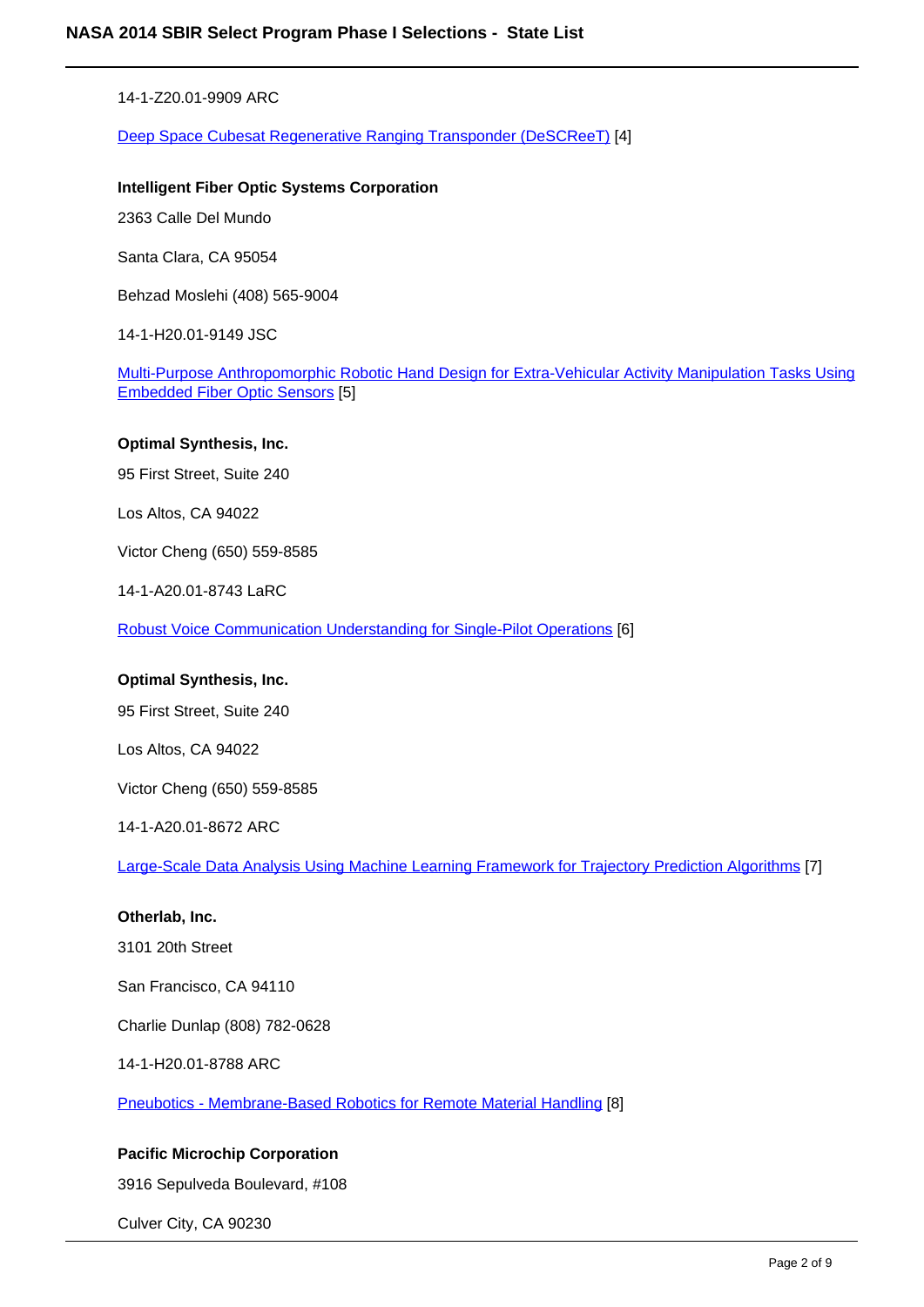Dalius Baranauskas (310) 940-3083

14-1-S20.01-9951 JPL

Low Power Digital Correlator System for PATH Mission [9]

## **Colorado (4)**

#### **Altius Space Machines, Inc.**

511 East South Boulder Road

Louisville, CO 80027

Jonathan Goff (801) 362-2310

14-1-Z20.01-9855 GRC

Multi-Purpose Interplanetary Deployable Aerocapture System (MIDAS) [10]

#### **ExoTerra Resource, LLC**

9754 Las Colinas Drive

Lone Tree, CO 80124

Michael VanWoerkom (303) 565-6898

#### 14-1-Z20.01-9516 MSFC

Solar Electric Propulsion CubeSat Bus for Deep Space Missions [11]

#### **Microelectronics Research Development Corporation**

4775 Centennial Boulevard, Suite 130

Colorado Springs, CO 80919

Karen Van Cura (719) 531-0805

14-1-S20.03-9947 GSFC

Radiation Hardened Structured ASIC Platform for Rapid Chip Development for Very High Speed System on a Chip (SoC) and Complex Digital Logic Systems [12]

#### **TDA Research, Inc.**

12345 West 52nd Avenue

Wheat Ridge, CO 80033

John Wright (303) 940-2300

14-1-H20.02-9404 GRC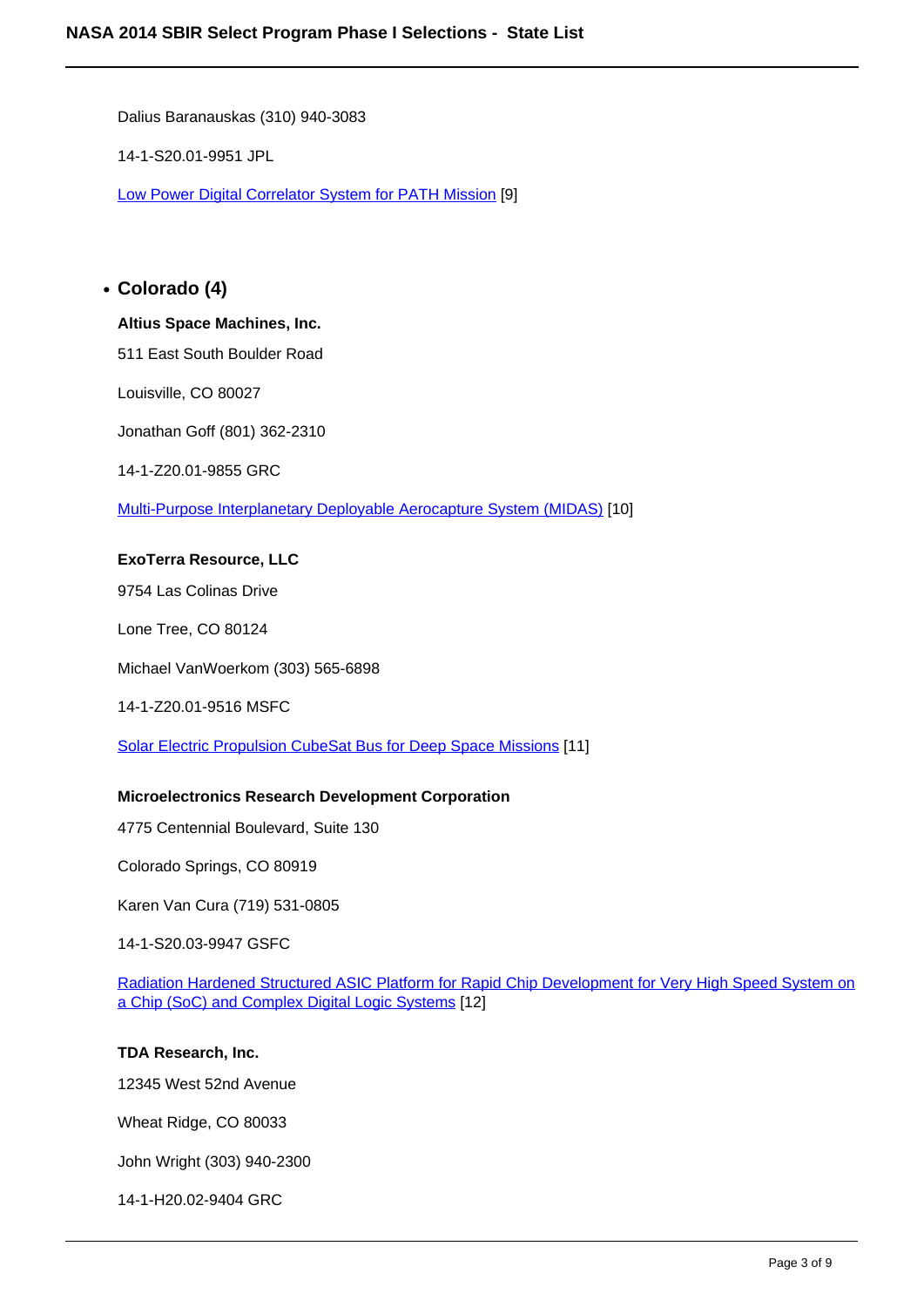Lightweight and Compact Multifunction Computer-Controlled Strength and Aerobic Training Device [13]

**Illinois (1)**

**MicroLink Devices, Inc.** 6457 Howard Street Niles, IL 60714 Noren Pan (847) 588-3001 14-1-Z20.01-9350 ARC

**High Power Betavoltaic Technology [14]** 

## **Maryland (4)**

#### **Intelligent Automation, Inc.**

15400 Calhoun Drive, Suite 400

Rockville, MD 20855

Mark James (301) 294-5221

14-1-S20.01-9356 GSFC

Low-Frequency, All Digital Radar (ADR) for Biomass and Ice-sheet Investigations [15]

#### **Intelligent Automation, Inc.**

15400 Calhoun Drive, Suite 400

Rockville, MD 20855

Mark James (301) 294-5221

14-1-A20.01-9354 LaRC

DSAT: Data Storage and Analytics Tool [16]

#### **Robust Analytics**

2053 Liza Way

Gambrills, MD 21054

Peter Kostiuk (410) 980-3667

14-1-A20.01-8906 LaRC

Air Traffic Management Cost Assessment Tool [17]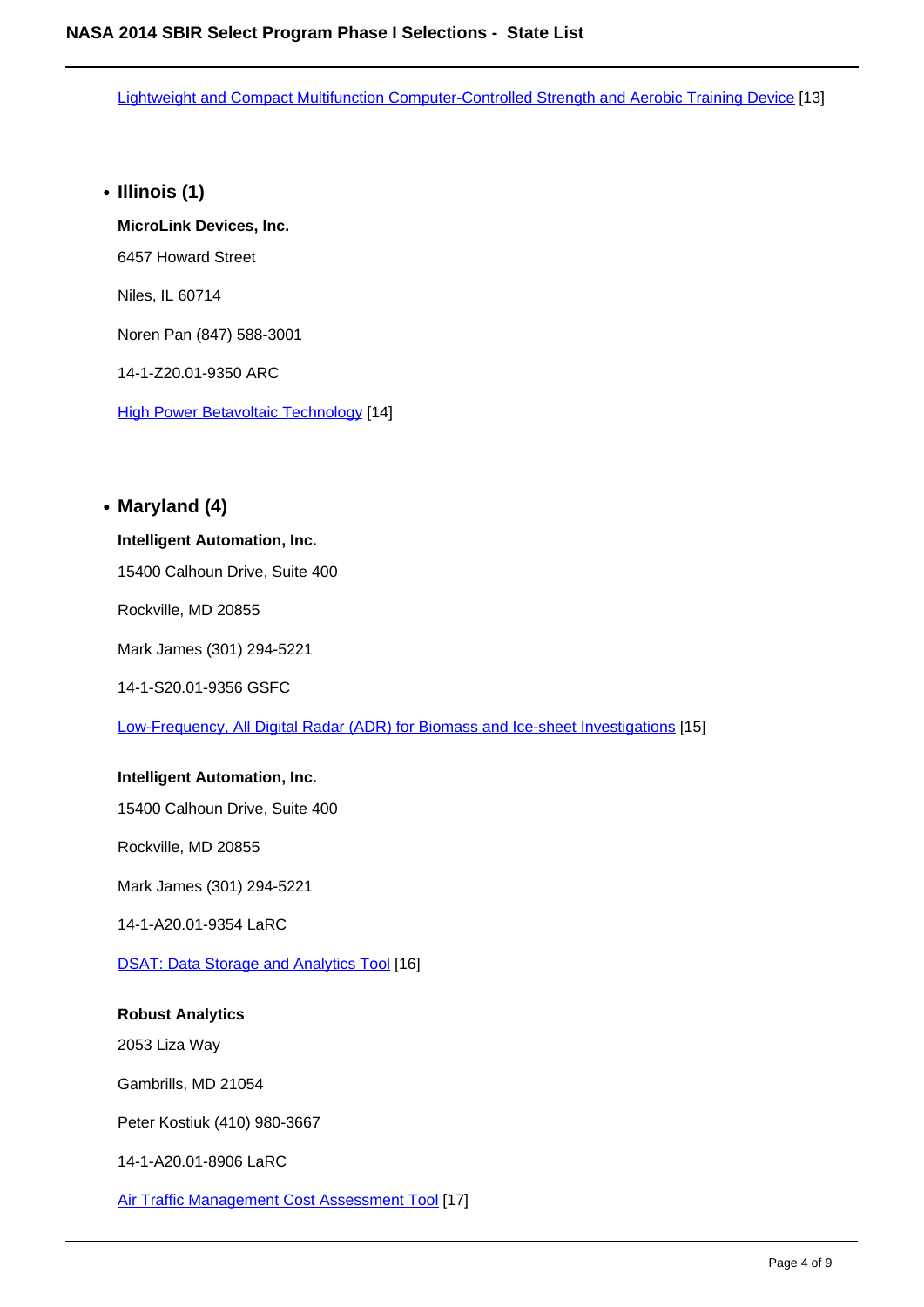#### **Robust Analytics**

2053 Liza Way

Gambrills, MD 21054

Peter Kostiuk (410) 980-3667

14-1-A20.01-8872 LaRC

Airline Operations Center Simulation [18]

## **Massachusetts (3)**

#### **Applied NanoFemto Technologies, LLC**

181 Stedmen Street, Unit #2

Lowell, MA 01851

Jarrod Vaillancourt (978) 430-7128

14-1-S20.02-9113 GSFC

On-Chip hyperspetral imaging system for portable IR spectroscopy Applications [19]

### **Aurora Flight Sciences Corporation**

90 Broadway, 11th Floor

Cambridge, MA 02142

Scott Hart (617) 500-4892

14-1-A20.01-9565 LaRC

Evaluation of ADS-B Surveillance Data to Identify Flight Operations with Reduced Safety Margin in the National Airspace System [20]

#### **Busek Company, Inc.**

11 Tech Circle

Natick, MA 01760

Judy Budny (508) 655-5565

14-1-Z20.01-8807 GRC

LunarCube for Deep Space Missions [21]

**Michigan (1)**

**Aether Industries, LLC**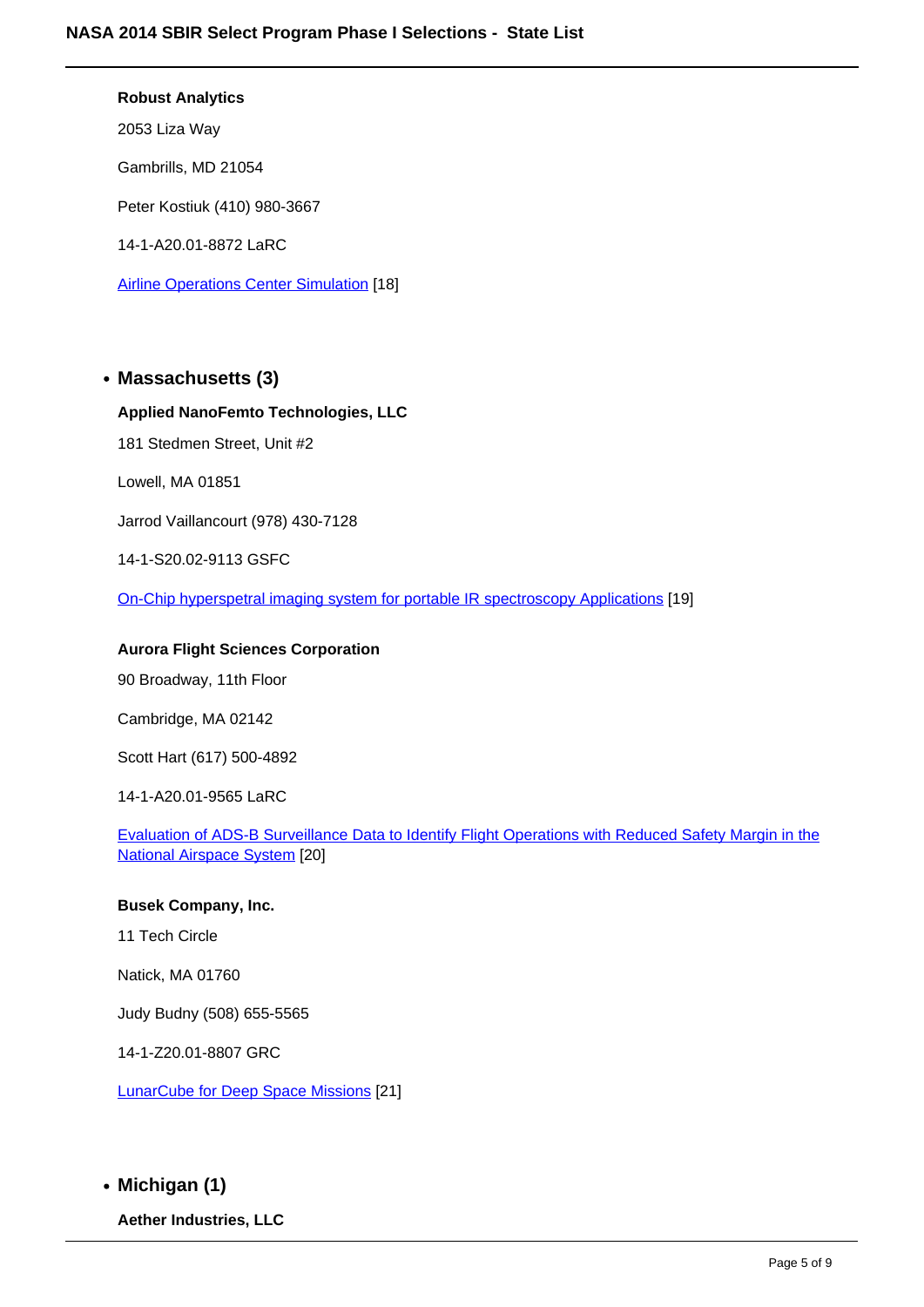3600 Green Court, Suite 300 Ann Arbor, MI 48105 Benjamin Longmier (608) 225-3173 14-1-Z20.01-9685 ARC CubeSat Ambipolar Thruster for LEO and Deep Space Missions [22]

**Minnesota (1) ASTER Labs, Inc.** 155 East Owasso Lane Shoreview, MN 55126 Suneel Sheikh (651) 484-2084 14-1-Z20.01-9599 ARC Deep Space CubeSat Gamma-ray Navigation Technology Demonstration [23]

## **New Hampshire (1)**

**Creare, Inc.** P.O. Box 71 Hanover, NH 03755 Robert Kline-Schoder (603) 643-3800 14-1-H20.02-9027 GRC Space Evaporator Absorber Radiator for Life Support and Thermal Control Systems [24]

# **Oregon (1) UMPQUA Research Company** P.O. Box 609 Myrtle Creek, OR 97457 John Aker (541) 863-2655 14-1-H20.02-9712 JSC

Bead Evaporator for Complete Water and Salt Recovery from Brine [25]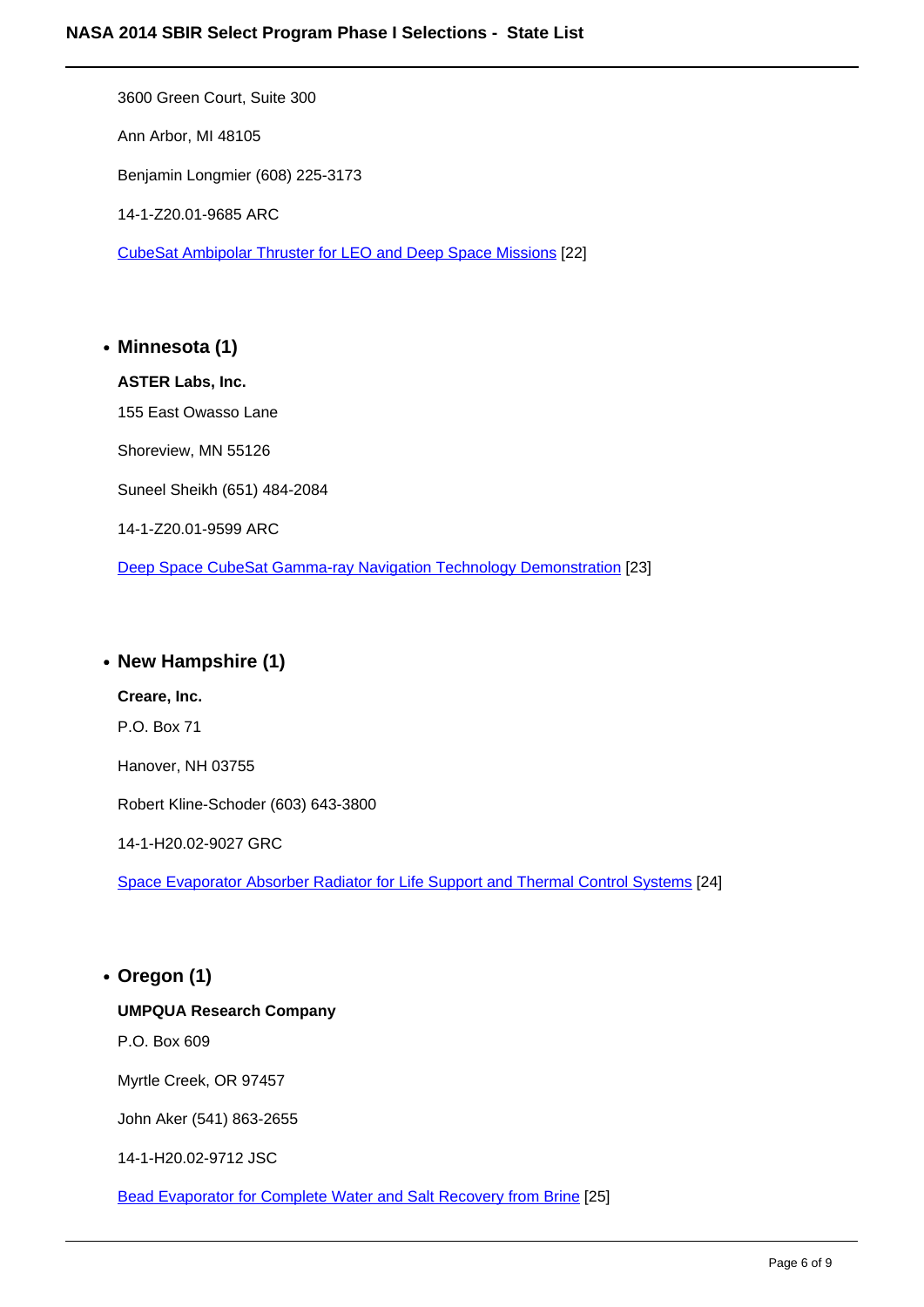**Pennsylvania (2) ChemImage Sensor Systems**

Pittsburgh, PA 15208

7301 Penn Avenue

John Belechak (412) 241-7335

14-1-S20.02-9702 JPL

Wide-Field, Deep UV Raman Hyperspectral Imager [26]

**CHI Systems, Inc.** 2250 Hickory Road, Suite 150 Plymouth Meeting, PA 19462 Geraldine Burke (215) 542-1400 14-1-H20.01-9235 JSC

Context-Augmented Robotic Interaction Layer (CARIL) [27]

## **Texas (2)**

#### **Nanohmics, Inc.**

6201 East Oltorf Street, Suite 400

Austin, TX 78741

Michael Mayo (512) 389-9990

14-1-Z20.01-8655 ARC

Deployable Solar Energy Generators for Deep Space Cubesats [28]

**Nanohmics, Inc.** 6201 East Oltorf Street, Suite 400 Austin, TX 78741

Michael Mayo (512) 389-9990

14-1-S20.02-8519 GSFC

Improved Hyperspectral Imaging Technologies [29]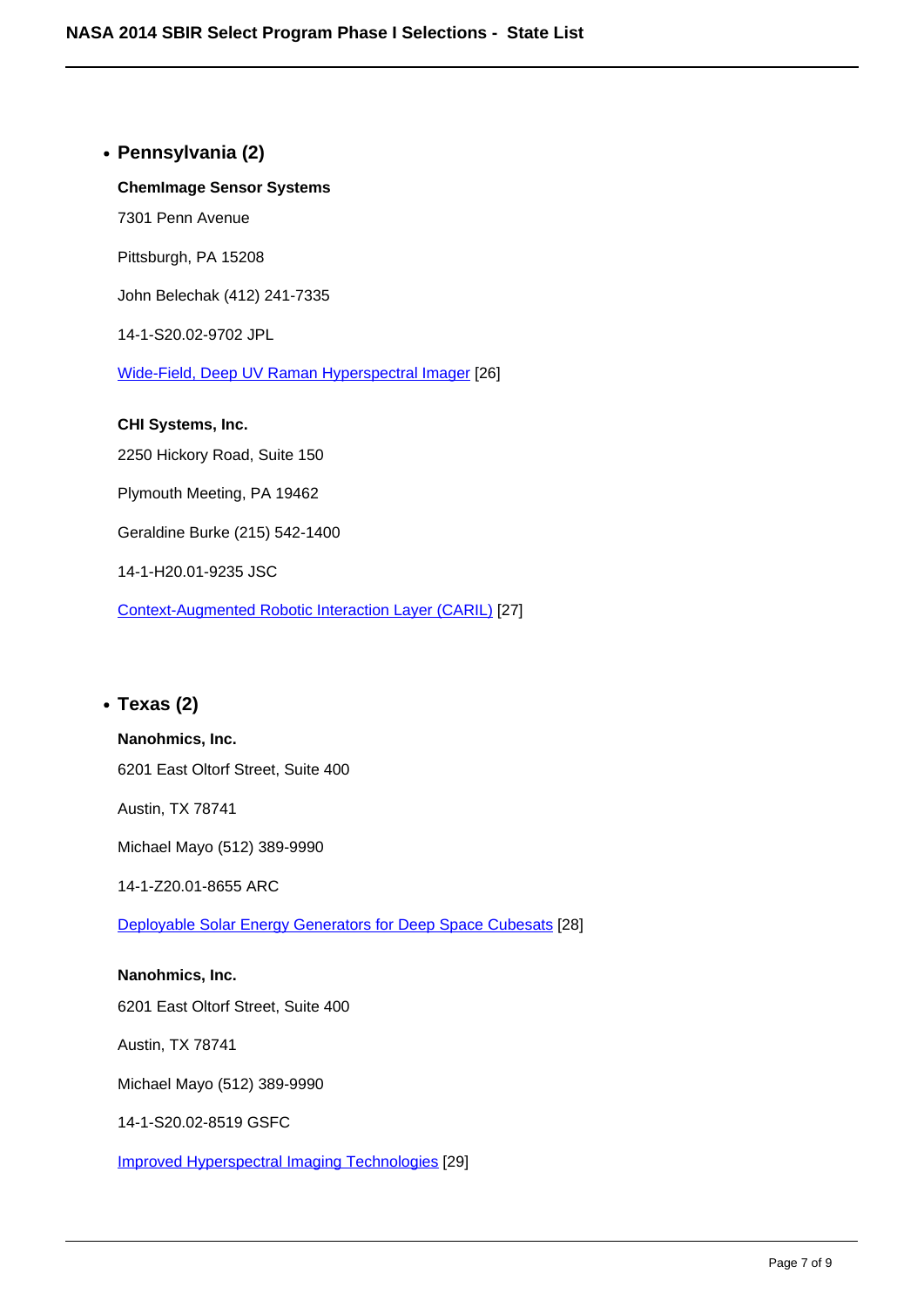## **Utah (1) Tactical Haptics** 34531 Heathrow Terrace Fremont, UT 94555 William Provancher (801) 382-7669 14-1-H20.01-9525 JSC Natural Touch Interaction for Virtual Reality and Teleoperation via Ungrounded Tactile Shear Feedback [30]

## **Virginia (4)**

## **Fibertek, Inc.**

13605 Dulles Technology Drive

Herndon, VA 20171

Tracy Perinis (703) 471-7671

14-1-Z20.01-9956 MSFC

1U CubeSat Lasercom Terminal for Deep Space Communication [31]

#### **Mosaic ATM, Inc.**

540 Ft. Evans Road, Northeast

Leesburg, VA 20176

Chris Stevenson (540) 454-7458

14-1-A20.01-9147 ARC

Strategic Arrivals Recommendation Tool [32]

#### **Mosaic ATM, Inc.**

540 Ft. Evans Road, Northeast

Leesburg, VA 20176

Chris Stevenson (540) 454-7458

14-1-A20.01-9145 ARC

Integration of Tactical Departure Scheduling and Traffic Flow Management [33]

**Nuvotronics, LLC** 7586 Old Peppers Ferry Loop

Radford, VA 24141